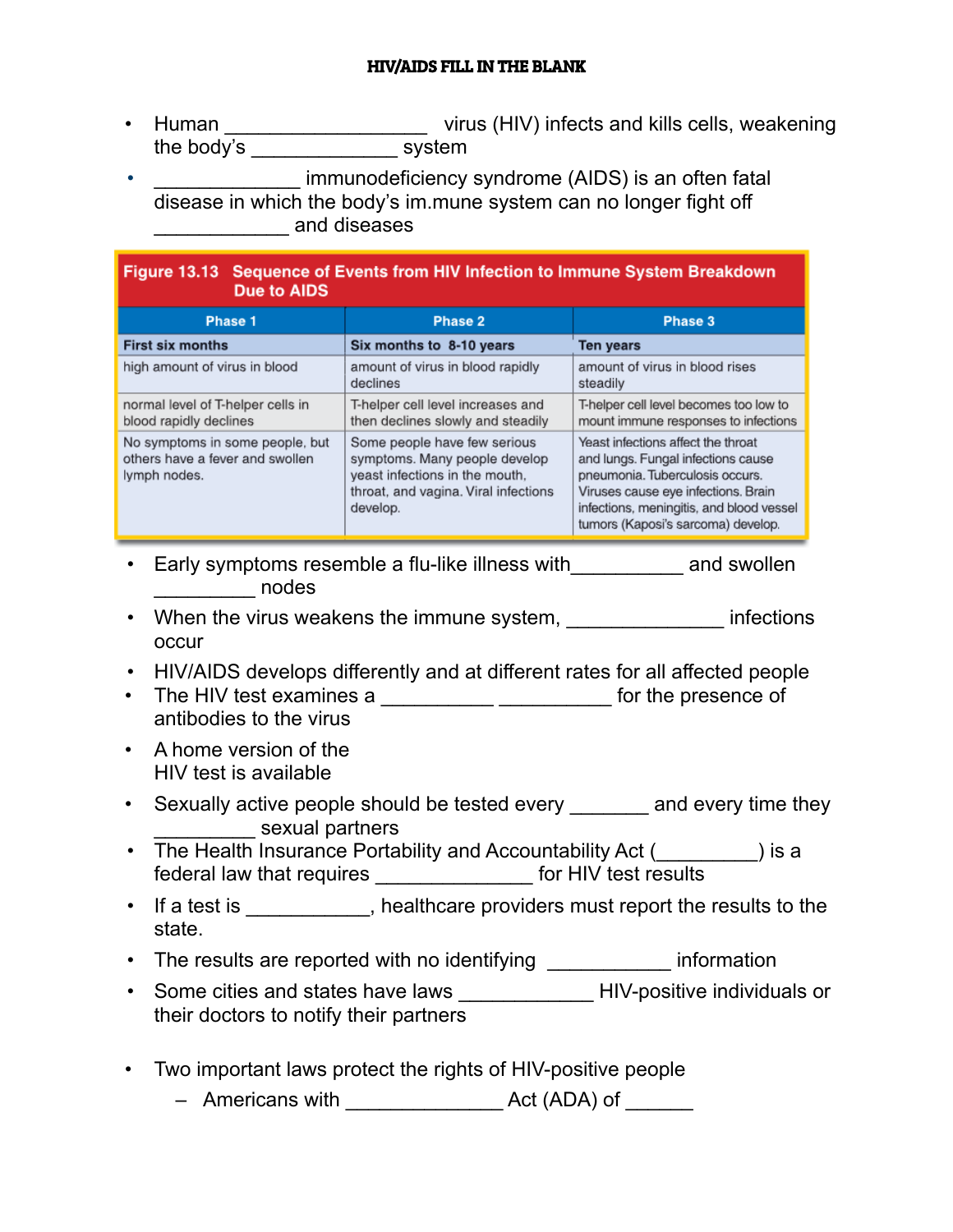## HIV/AIDS FILL IN THE BLANK

– \_\_\_\_\_\_\_\_\_\_\_\_\_\_\_ Act of 1973

- People with HIV/AIDS cannot be denied jobs, \_\_\_\_\_\_\_\_\_\_\_, education, services, or other
- The cornerstone of HIV/AIDS treatment is anti-retroviral \_\_\_\_\_\_\_\_\_\_\_\_\_ (ART)
- ART consists of a mixture of three drugs, sometimes called a cocktail of drugs
- The aim of ART is to \_\_\_\_\_\_\_\_\_ the number of viruses in the body so that the \_\_\_\_\_\_\_\_\_\_\_\_ system remains strong